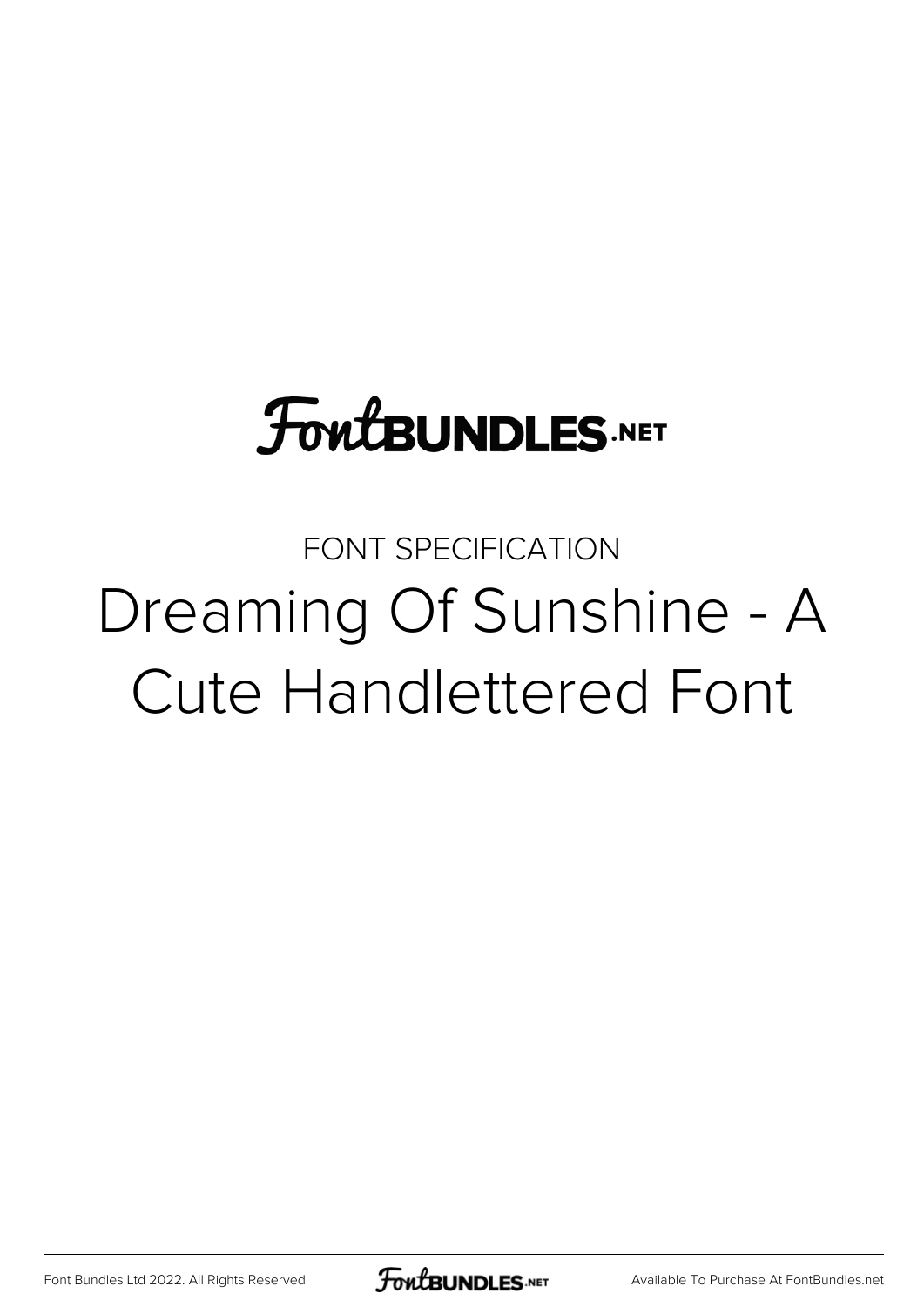### DreamingOfSunshine - Regular

**Uppercase Characters** 

|  |  | A B C D C F G H İ J K L M N O P Q |  |  |  |  |  |  |
|--|--|-----------------------------------|--|--|--|--|--|--|
|  |  | R S T U V W X Y Z                 |  |  |  |  |  |  |

Lowercase Characters

A B C D C P Q H I J K L M N O P Q R S T U V W X Y Z

**Numbers** 

1 2 3 4 5 6 7 8 9  $\Omega$ 

Punctuation and Symbols

|  |  | $\frac{1}{2}$ " $\frac{1}{2}$ $\frac{1}{2}$ $\frac{1}{2}$ $\frac{1}{2}$ $\frac{1}{2}$ $\frac{1}{2}$ $\frac{1}{2}$ $\frac{1}{2}$ $\frac{1}{2}$ $\frac{1}{2}$ $\frac{1}{2}$ $\frac{1}{2}$ $\frac{1}{2}$ $\frac{1}{2}$ $\frac{1}{2}$ $\frac{1}{2}$ $\frac{1}{2}$ $\frac{1}{2}$ $\frac{1}{2}$ $\frac{1}{2}$ $\frac{1}{2}$                                                                                                                                                                                                                 |  |  |
|--|--|---------------------------------------------------------------------------------------------------------------------------------------------------------------------------------------------------------------------------------------------------------------------------------------------------------------------------------------------------------------------------------------------------------------------------------------------------------------------------------------------------------------------------------------|--|--|
|  |  |                                                                                                                                                                                                                                                                                                                                                                                                                                                                                                                                       |  |  |
|  |  | $\begin{array}{cccccccccccccc} > & ? & [ & \quad & \mid & \quad & \mid & \quad & \wedge & \quad & - & \quad & \mid & \mid & \mid & \quad & \mid & \quad & \cdots & \mid & \cdots & \mid & \cdots & \mid & \cdots & \mid & \cdots & \mid & \cdots & \mid & \cdots & \mid & \cdots & \mid & \cdots & \mid & \cdots & \mid & \cdots & \mid & \cdots & \mid & \cdots & \mid & \cdots & \mid & \cdots & \mid & \cdots & \mid & \cdots & \mid & \cdots & \mid & \cdots & \mid & \cdots & \mid & \cdots & \mid & \cdots & \mid & \cdots & \$ |  |  |
|  |  | } $\dot{y}$ $\dot{y}$ $\dot{x}$ $\dot{y}$ $\dot{y}$ $\dot{y}$                                                                                                                                                                                                                                                                                                                                                                                                                                                                         |  |  |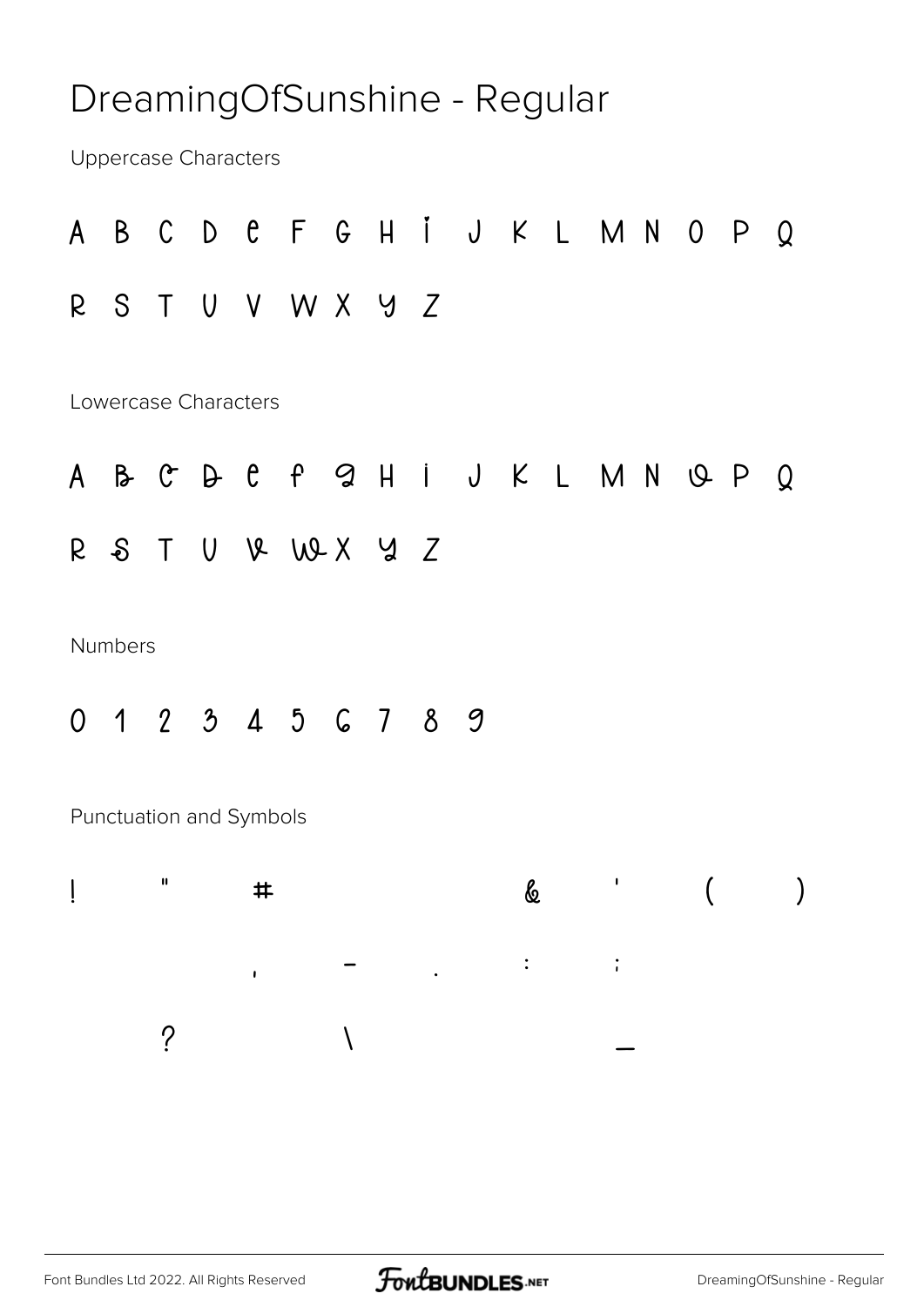

All Other Glyphs

# À Á Â Ã Ä Å Æ Ç È ÉÊËÌÍÎÏ ĐÑ ÒÓÔÔÖרÙ  $\dot{u}$ ÛÜÝÞßàáâã å æç è é ê ë ä  $\sqrt{ }$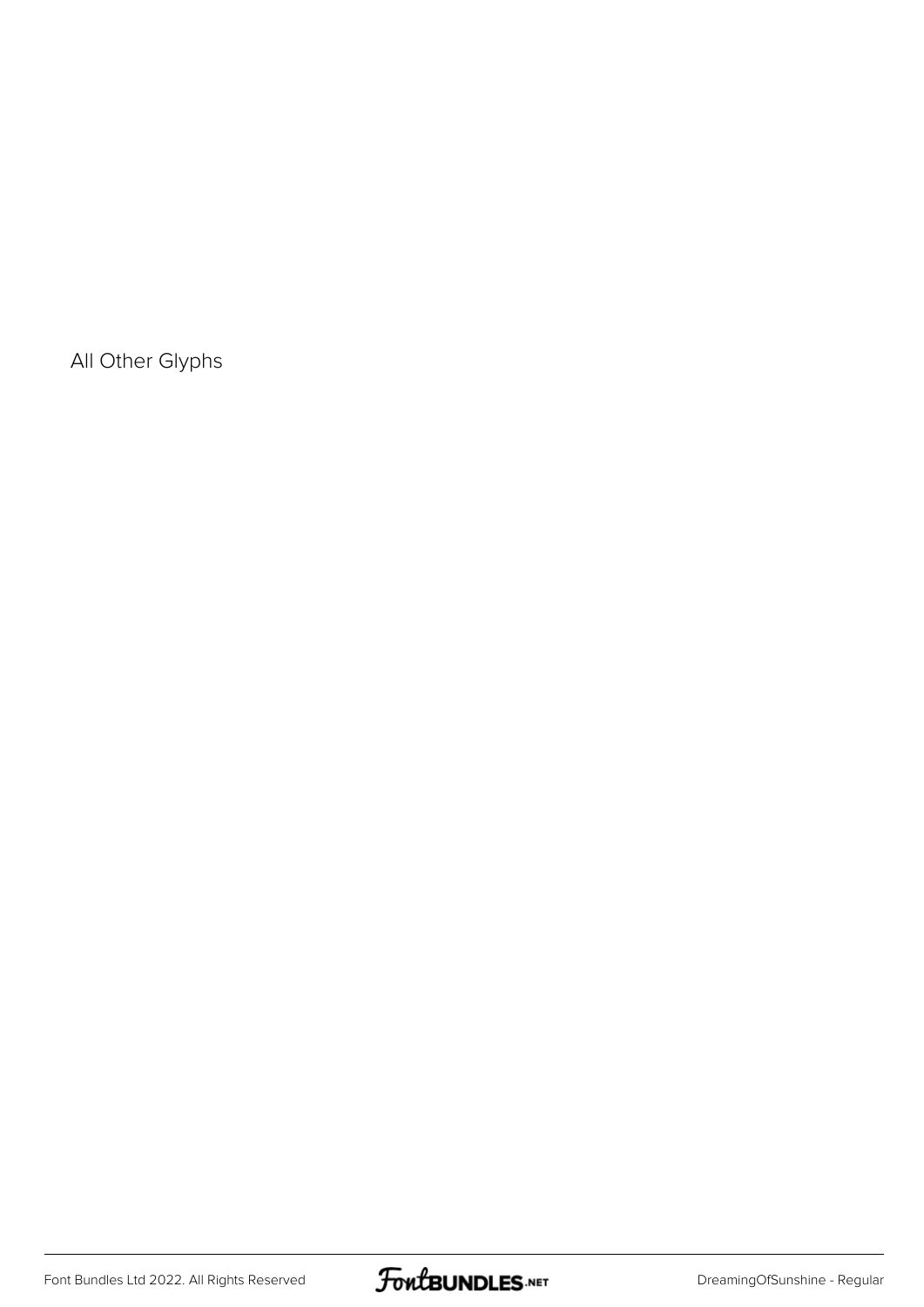# í î ï ð ñ ò ó ô õ ÷ ø ù ú û ü ý þ Ö  $\ddot{y}$

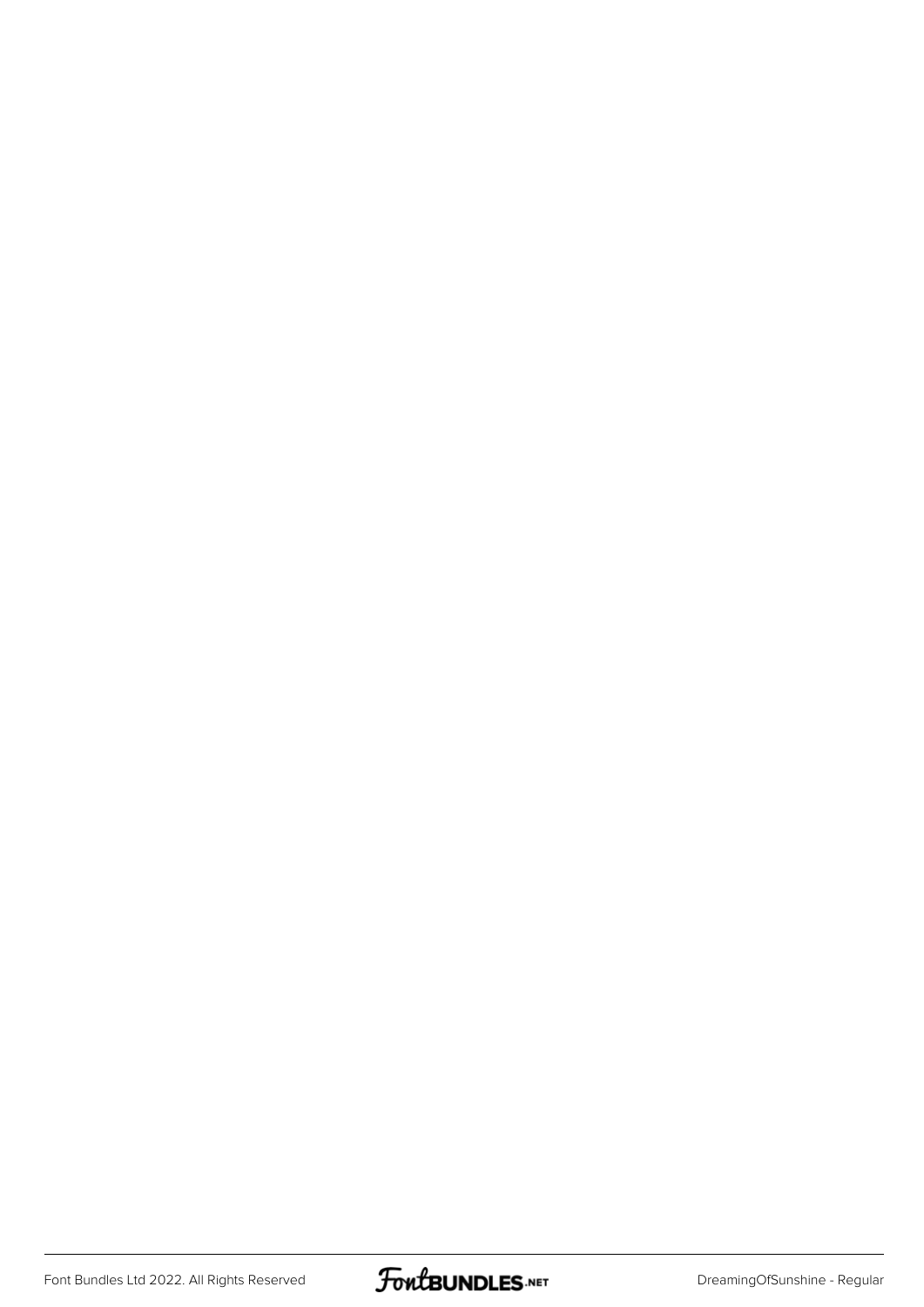### DreamingOfSunshine - Regular

**Uppercase Characters** 

### ABCDCFGHIJKLMNOPQRSTUVWXYZ

Lowercase Characters

#### ABCDCPQHIJKLMNQPQRSTUVWXYZ

Numbers

0123456789

**Punctuation and Symbols** 

All Other Glyphs